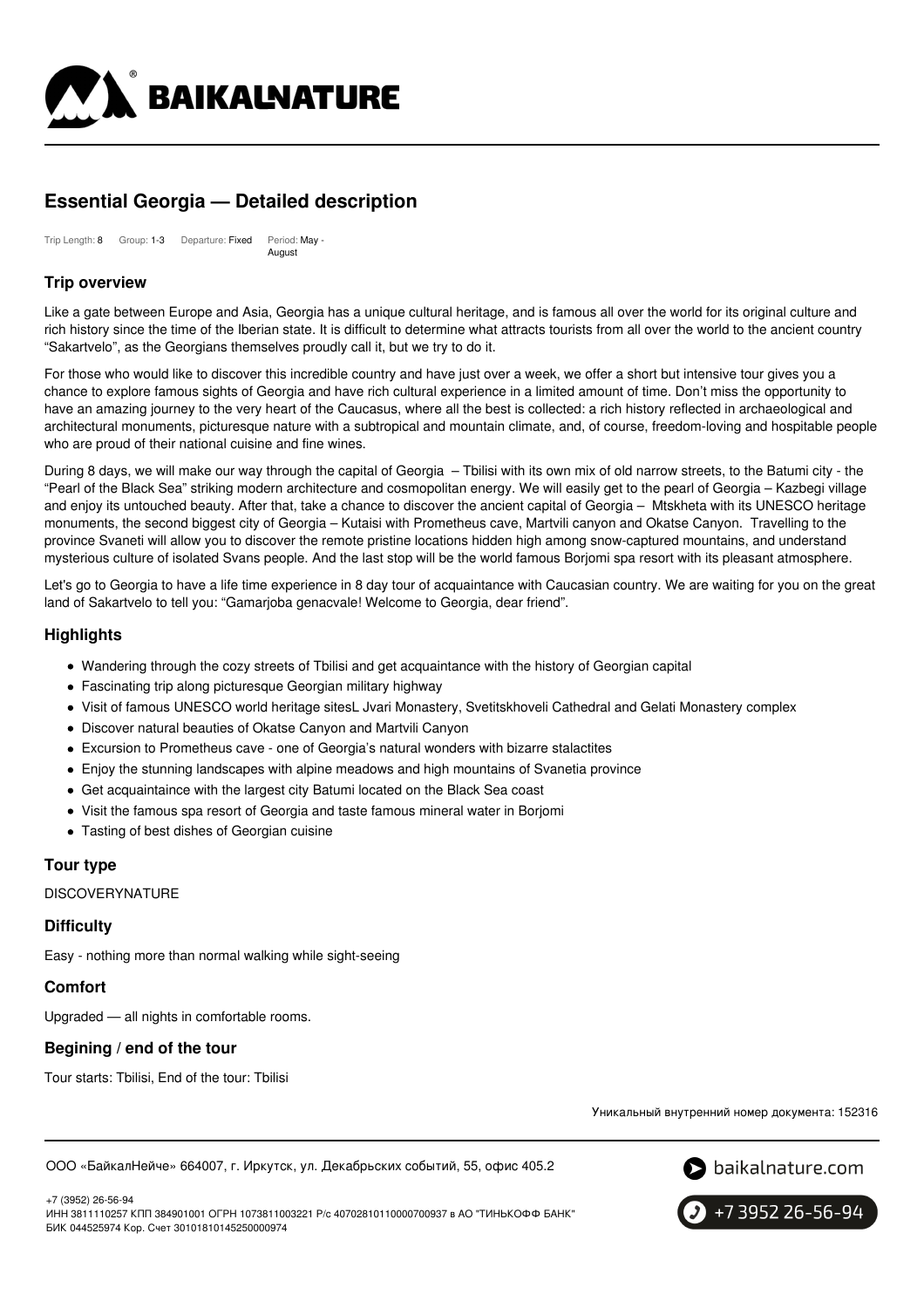

# **Program**

### **Day 1 — Arrival in the capital of Georgia - Tbilisi**

- 10:00 Meeting at the airport
- 13:00 Lunch (Not included)
- 15:00 Exploration of the city
- 19:00 Dinner in the restauraunt (Not included) Overnight in the hotel

Hotels: Accommodation at the hotel Old Side Boutique Hotel, Standart twin room Comfort: Comfortable accommodation, WC and bath / shower in room

### **Day 2 — Travelling on the Georgian Military Highway**

- 09:00 Breakfast in the hotel
- 11:00 Departure to Kazbegi village
- 13:00 Lunch (Not included)
- 15:00 Excursion around the village
- 19:00 Dinner (Not included) Overnight in the hotel Hotels: Accommodation in the hotel Sunshine Kazbegi, Standart twin room

Comfort: Comfortable accommodation, WC and bath / shower in room

# **Day 3 — Ancient cities of Georgia**

- 09:00 Breakfast in the hotel
- 10:00 Departure to Mtskheta city
- 13:00 Lunch in the local cafe (Not included)
- 15:00 Excursion to Uplistsikhe Cave Town
- 17:00 Discovery of Gory town
- 19:00 Dinner (Not included)
	- Overnight in the hotel

Hotels: Accommodation at Hestia, Standart twin room Comfort: Comfortable accommodation, WC and bath / shower in room

### **Day 4 — Martvili Canyon and Hanged Bridges of Okatse from Kutaisi**

- 09:00 Breakfast in the hotel
- 11:00 Departure to the second largest city of Georgia Kutaisi
- 13:00 Lunch (Not included)
- 14:00 Discovery of canyons Okatse and Martvili
- 17:00 Excursion to Gelati a UNESCO World Heritage Site
- 19:00 Dinner (Not included)
	- Overnight in the hotel

Hotels: Accomodation at Hotel Terrace Kutaisi, Standart Twin room Comfort: Comfortable accommodation, WC and bath / shower in room

#### **Day 5 — Picturesque meadows and snow-covered mountains of Svanetia province**

- 09:00 Breakfast in the hotel
- 11:00 Departure to the Svaneti province

Уникальный внутренний номер документа: 152316

ООО «БайкалНейче» 664007, г. Иркутск, ул. Декабрьских событий, 55, офис 405.2



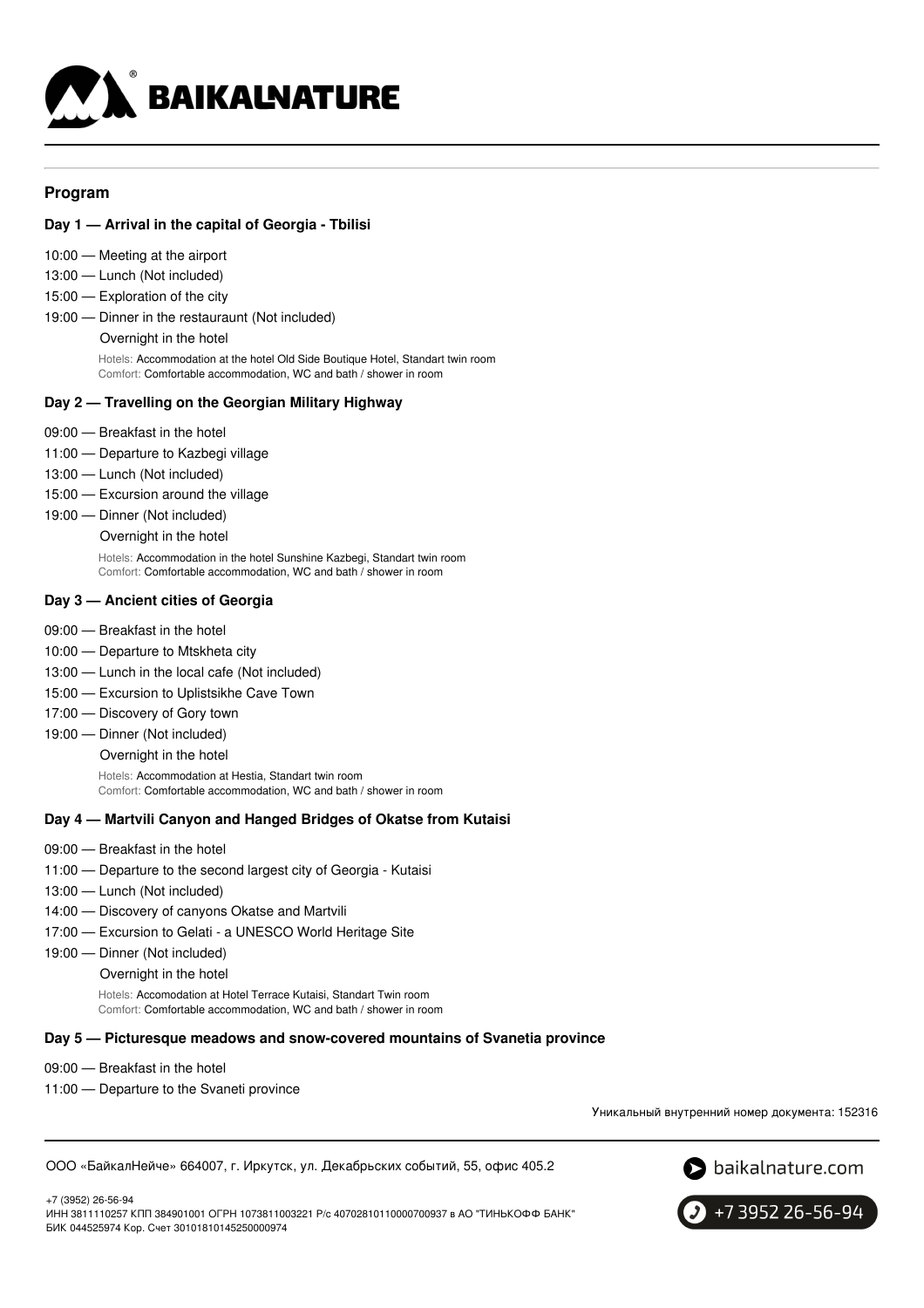

- 13:00 Lunch on the roadside cafe (Not included)
- 16:00 Arrival in Mestia and accommodation at the hotel
- 19:00 Dinner (Not included)
	- Overnight in the hotel

Hotels: Accommodation at Hotel Svaneti, Standart twin room Comfort: Comfortable accommodation, WC and bath / shower in room

#### **Day 6 — Sunny Batumi on the Black Sea coast**

- 09:00 Breakfast in the hotel
- 11:00 Road to Batumi city
- 13:00 Lunch at the roadside cafe (Not included)
- 15:00 Excursion in Batumi
- 19:00 Dinner (Not included)
	- Overnight in the hotel

Hotels: Accommodation at Light Palace Hotel, Standart twin room Comfort: Comfortable accommodation, WC and bath / shower in room

### **Day 7 — Borjomi - one of the most beautiful nature cities in Georgia**

- 09:00 Breakfast in the hotel
- 11:00 Transfer to Borjomi city
- 13:00 Lunch (Not included)
- 15:00 City excursion
- 19:00 Dinner (Not included)
	- Overnight in the hotel

Hotels: Accommodation at Milano Palace Borjomi, Standart twin room Comfort: Comfortable accommodation, WC and bath / shower in room

#### **Day 8 — Return to Tbilisi**

- 09:00 Breakfast in the hotel
- 10:00 Transfer to Tbilisi

### **Departures**

| <b>Start</b> | End        | Basic price per person |
|--------------|------------|------------------------|
| 07.05.2022   | 14.05.2022 | 700.00 USD             |
| 04.06.2022   | 11.06.2022 | 700.00 USD             |
| 02.07.2022   | 09.07.2022 | 700.00 USD             |
| 30.07.2022   | 06.08.2022 | 700.00 USD             |

### **Note**

The price is indicated for the group of 4 people. If there are less people, the price is following: 900 USD per person for the group of 3 people 1100 USD per person for the group of 2 people 2200 USD for solo traveller

# **What's included**

+7 (3952) 26-56-94

Уникальный внутренний номер документа: 152316

ООО «БайкалНейче» 664007, г. Иркутск, ул. Декабрьских событий, 55, офис 405.2





ИНН 3811110257 КПП 384901001 ОГРН 1073811003221 Р/с 40702810110000700937 в АО "ТИНЬКОФФ БАНК" БИК 044525974 Кор. Счет 30101810145250000974